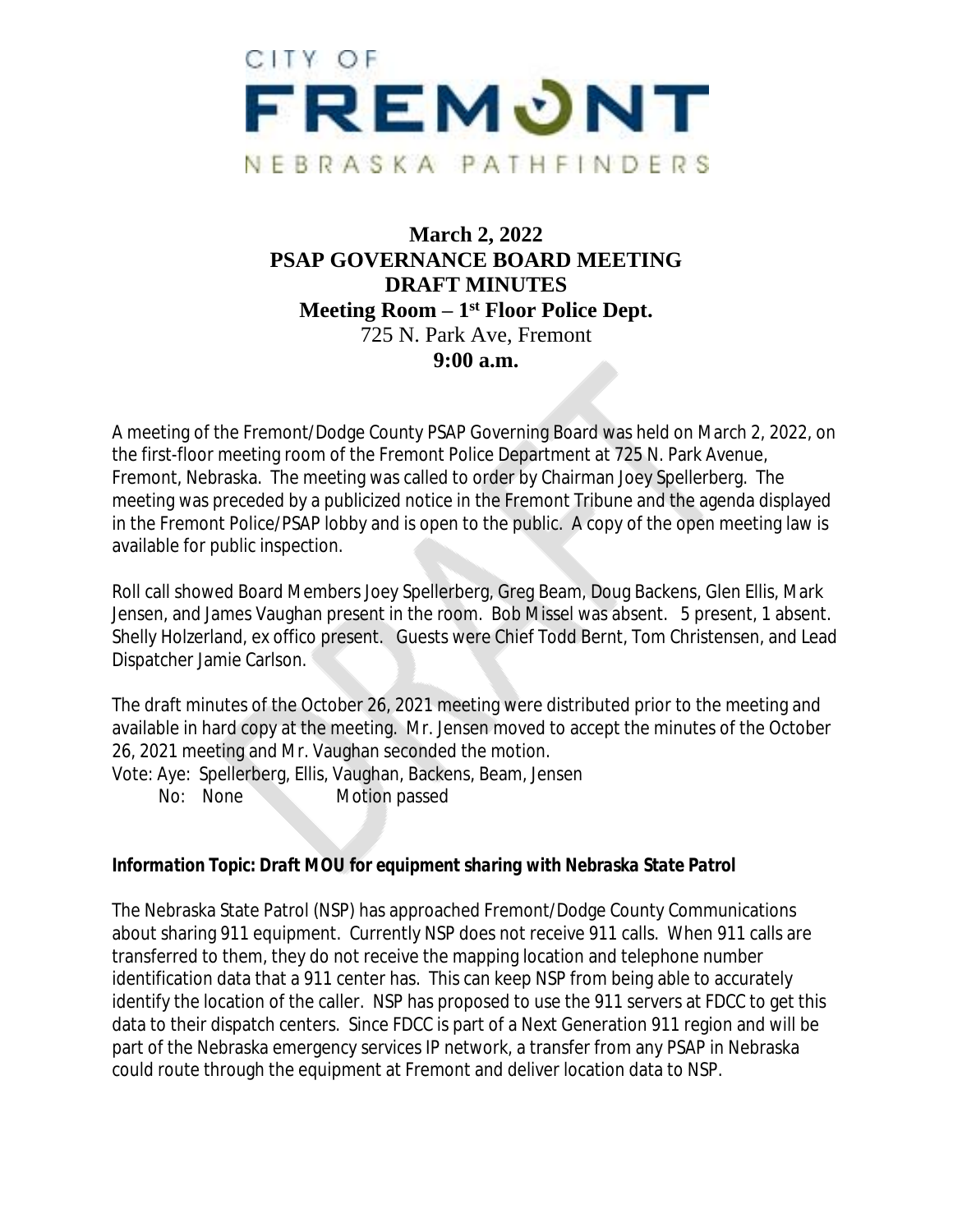The draft agreement mirrors the regional agreements in that NSP will pay all of their own costs to connect to the 911 service, equipment their dispatch centers and maintain their own equipment. In addition, they will share in the support costs of the 911 equipment at Dodge and Colfax counties, the same as the other PSAPs in the region. This will reduce the support costs for everyone.

The draft is presented as information only. Currently it has been distributed to NSP and to the regional member counties for legal review. Once that is completed it will be brought to the city council and county board for approval and signature.

## *Cost sharing model for providing services to Burt County*

Shelly reported that talks have begun with Burt County to develop a plan to provide part-time dispatching services to their county. The updated regional 911 equipment allows for call-taking but a solution to radio and fire paging must be studied. The radio shops for both PSAPs have met and are discussing possible solutions.

The city attorney is working on a draft MOU. A decision needs to be made on how Burt County would be charged for the dispatching services. Currently the Sheriff in Burt County is interested in half-time services from 8:00 a.m. to 8:00 p.m.

Shelly has researched how other counties have calculated a price for their services. Southeast Communications in Beatrice dispatches for another county and another city. They explored three different options. Included in the agenda packet and handed out at the meeting was a document that showed the calculations for the three options.

 The first is to split the costs based on population. Using this formula, Burt County would pay 15% of the budget and 85% would be left to Dodge County. Using numbers from 2021, this would result in Burt county paying \$112,600 for dispatch services.

The second option would be to split the budget in half, with each county paying half the expense. This would result in \$750,632 for each county with Burt County paying half of that amount for half-time services (\$375,316.)

The third option is to base the charges on Calls for Service. This is the option that Southeast Communications and Platte County use. The two things that help quantify the workload in dispatch are the number of calls for service and the amount of radio traffic. Burt County does not have a fully automated computer aided disaptch system. Some of their data is produced manually so it's difficult to accurately compare numbers. Once FDCC started providing the service, the same computer system would be counting the calls for service and the radio traffic that FDCC is providing and we could make a more accurate count using this option. Using the data that Burt County provided, the calculations show that in 2021 the costs per call would have been \$16.08 per call. This would result in their yearly obligation being \$75,753 for 2021.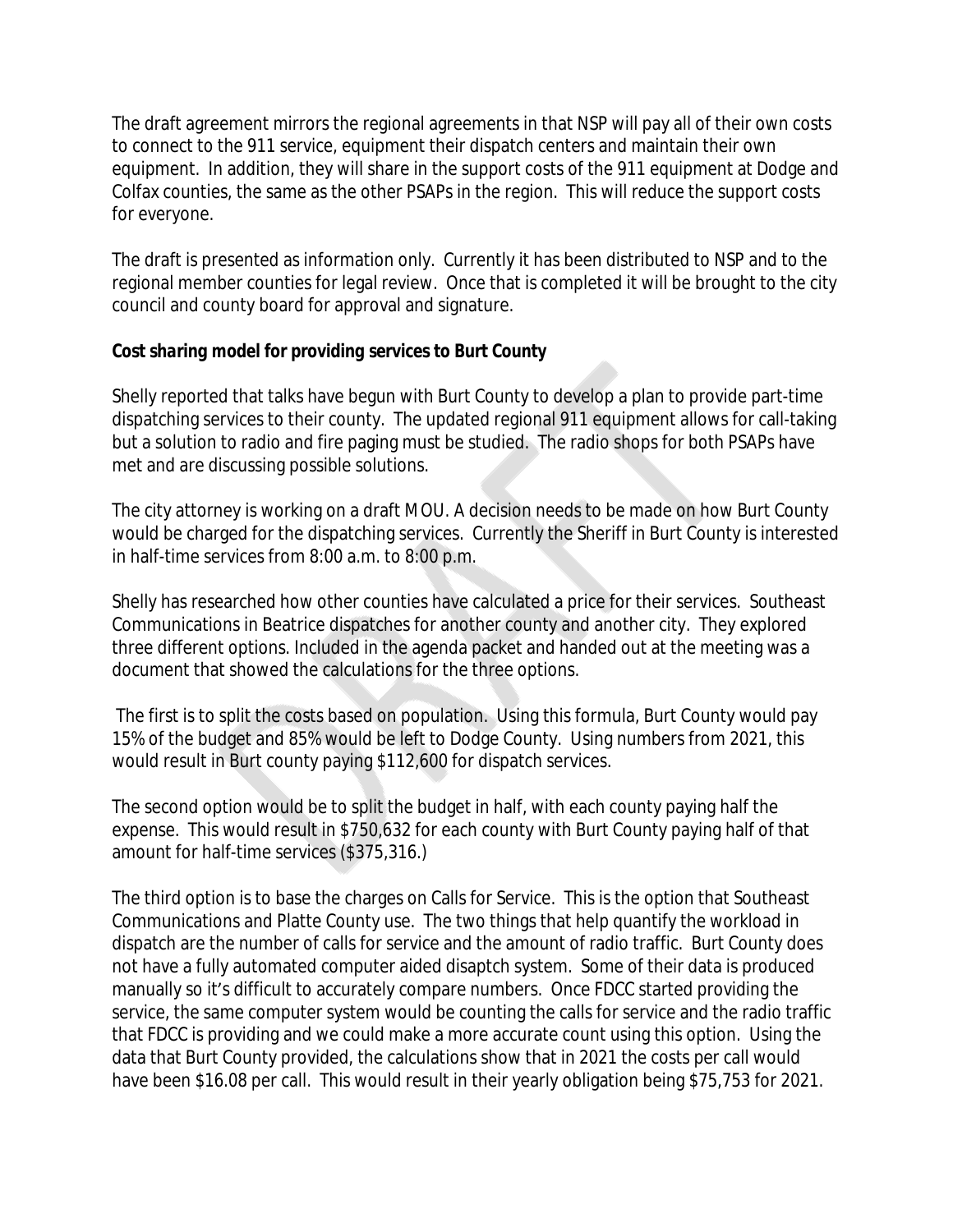Mr. Jensen wondered if additional dispatchers would be needed. Based on the numbers provided, the workload could be handled by FDCC if it were fully staffed. Currently the dispatch center has one in training and two openings. With adequate staffing it would not be necessary to add on more dispatcher at this time.

Mr. Vaughan moved to use option 1 for year one, since we do not have accurate numbers to base option 3 on. After the first year of service, when all of the counts could be made from the FDCC computer, the method of determining charges will be reevaluated. Mr. Ellis seconded the motion.

Vote: Aye: Spellerberg, Ellis, Vaughan, Backens, Beam, Jensen No: None Motion passed

#### *Interlocal Agreement with Burt County*

This item was placed on the agenda however without the decision on how payment would be calculated, it was decided not to publicize a draft. Now that the decision has been made, the draft will be completed.

Mr. Jensen moved to continue this item to the next meeting. Mr. Vaughan seconded the motion.

Vote: Aye: Spellerberg, Ellis, Vaughan, Backens, Beam, Jensen No: None Motion passed

#### *Additional Map layers and Cloud Migration*

*Cloud Migration:* Shelly reports that the mapping company, Geo-Comm, is migrating their current system to the cloud and the PSAP will need to accommodate that. The current support contract will be ready for renewal in April so Geo-Comm is proposing to do the migration and sign a new 5-year support contract. The amount charged to the PSAP will remain almost the same. The new support contract will include support for the Fremont Police and Fremont Fire applications as well and will be charged back to those departments. The PSAP as well as police and fire are very happy with the product and support that Geo-comm has provided. The Fremont IT department has reviewed and approved the move. Mr. Vaughan moved to accept the change in the mapping software and Mr. Ellis seconded the motion. Vote: Aye: Spellerberg, Ellis, Vaughan, Backens, Beam, Jensen

No: None Motion passed

*Additional Map Layers* This project was budgeted by the PSAP. This is a project to add additional layers to the dispatch and responder maps. This will include Hazmat sites, schools, fire hydrants and a z- axis in multi floor buildings.

Mr. Jensen moved to accept the additional map layers, Mr. Vaughan seconded the motion.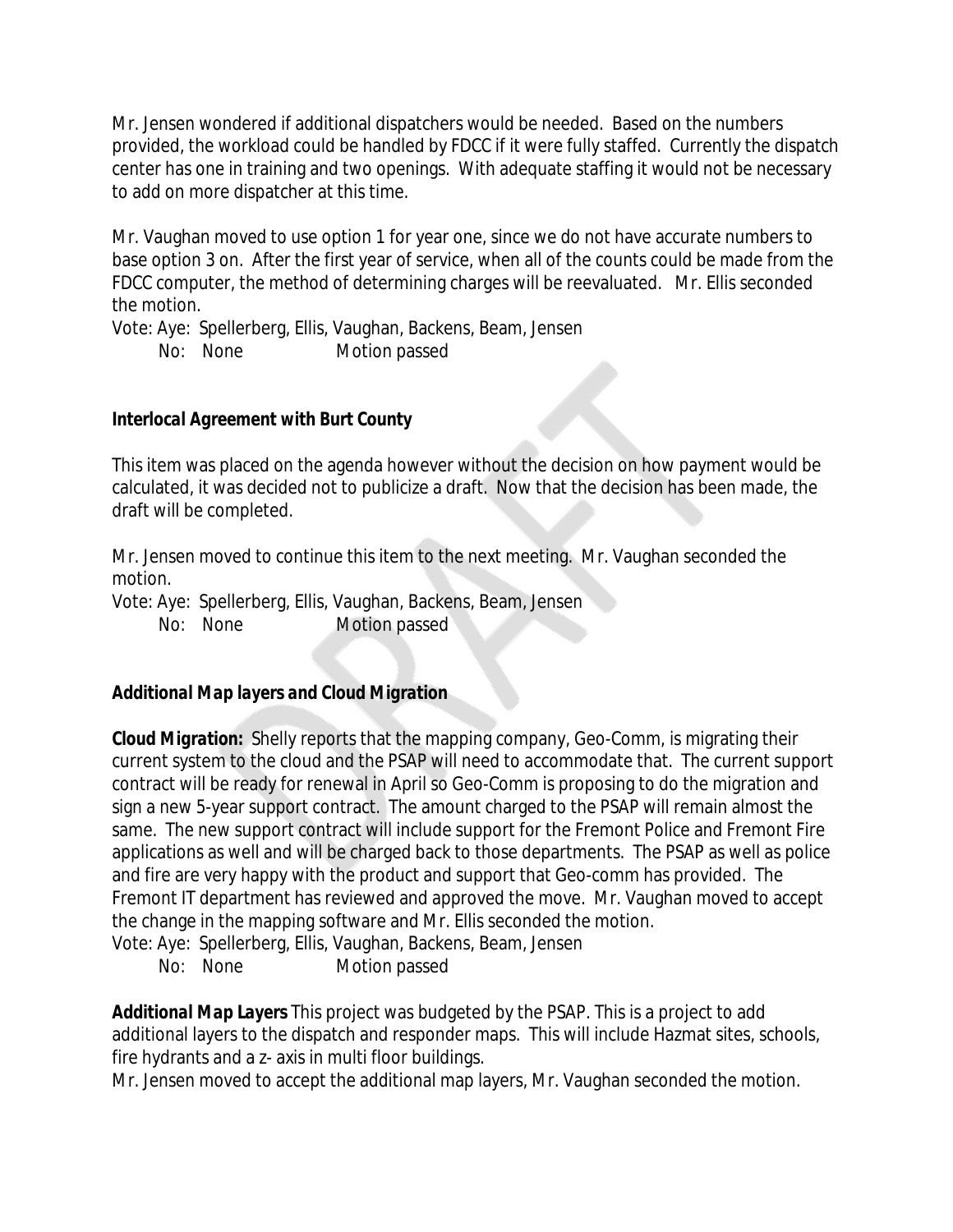Vote: Aye: Spellerberg, Ellis, Vaughan, Backens, Beam, Jensen No: None Motion passed

### *Review and Acceptance of EMD proposal*

Shelly reports that two years ago, this project was proposed for the budget and quotes were obtained. Due to the unknown expenses from the 2019 flooding, the project was cut from the PSAP budget and the old system was continued. The old system that is still in use is past end of life and support is not available to it. It needs some updates to the protocols. It is not customizable and was very cumbersome during the pandemic, as it could not be adjusted to meet the needs of the responders during this time. There are three companies that provide Emergency Medical Protocol systems. Two provided demos and pricing. The third declined to respond. The APCO Intellicom is the system selected by the PSAP staff and is also the lowest bid. It is provided by the leading emergency communications organization in the country and is a quality product. The city IT department has reviewed and approved. Shelly has applied to the county for ARPA funding and it looks promising that it will be awarded.

Mr. Vaughan moved to accept the project and move forward, Mr. Backens seconded the motion.

Vote: Aye: Spellerberg, Ellis, Vaughan, Backens, Beam, Jensen No: None Motion passed

#### *Review and acceptance of RFP for County Radio Administrator Services.*

Included in the agenda packet and distributed at the meeting was a draft of the expected jobs/tasks/support for a Radio Systems Administrator. The County radio project is nearing completion and support services will be needed to keep the system maintained and to address problems. The Radio Systems Administrator will support the county radio system by working with ORION, programming user radios, helping troubleshoot issues with the dispatch consoles, regularly checking the tower sites and various other support duties.

Mr. Ellis questioned why an employee wasn't being hired to do this work. Currently about 50% of the work is routine duties such as programming radios and working with the responder agencies. The other 50% is responding to issues and problems, usually after hours. The number of emergency issues will reduce once the County system is completed and everyone is working on the new system.

Shelly suggested that since the Operations Board oversees the county radio system, it would make sense for them to manage the RFP, review the bids and make a recommendation to the Governance Board. The board agreed. Mr. Jensen moved to accept the language for the RFP for the County Radio Administrator Services and Mr. Vaughan seconded the motion.

Vote: Aye: Spellerberg, Ellis, Vaughan, Backens, Beam, Jensen